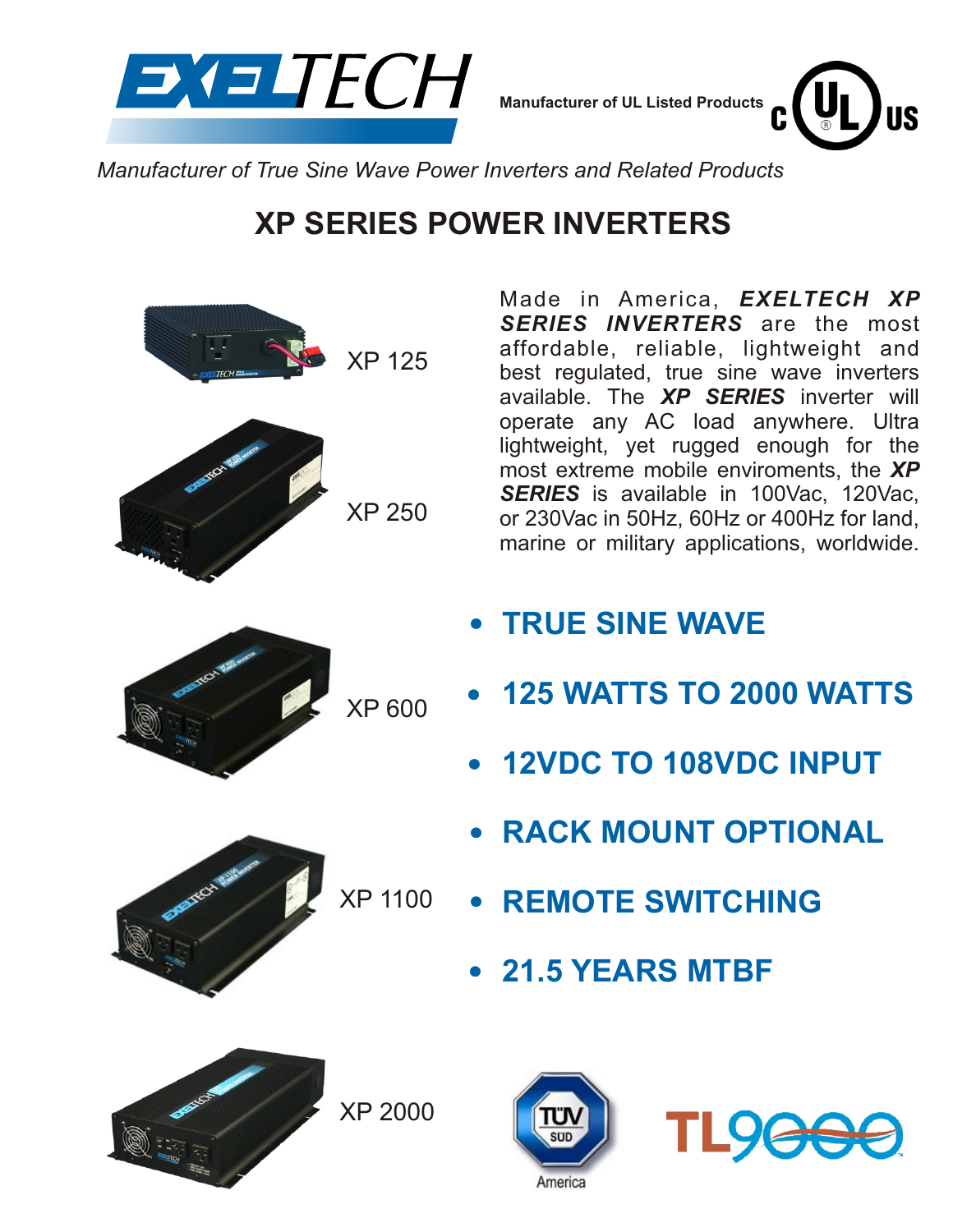# **XP SERIES POWER INVERTER SPECIFICATIONS**

## **OUTPUT POWER**

| <b>MODEL</b>  | <b>CONTINUOUS</b><br><b>POWER</b> | <b>SURGE</b><br><b>POWER</b> | <b>NO LOAD</b><br><b>POWER</b> | <b>OUTPUT</b><br><b>VOLTAGE</b> | <b>OUTPUT</b><br><b>CURRENT</b> | <b>WEIGHT</b><br>LBS. |
|---------------|-----------------------------------|------------------------------|--------------------------------|---------------------------------|---------------------------------|-----------------------|
| <b>XP-125</b> | 110W                              | 125W                         | 5W                             | $100 + 6\%$                     | 1.1                             | 2                     |
| <b>XP-125</b> | 125W                              | 150W                         | 5W                             | $117 + 6\%$                     | 1.1                             | 2                     |
| XP-250        | 210W**                            | 250W                         | 6W                             | $100 + 6\%$                     | 2.1                             | 5                     |
| <b>XP-250</b> | 250W**                            | 300W                         | 6W                             | $117 + 6\%$                     | 2.1                             | 5                     |
| XP-250        | 250W**                            | 300W                         | 7W                             | $230 + 6\%$                     | 1.1                             | 5                     |
| XP-600        | 510W**                            | 1000W                        | 8W                             | $100 + 6\%$                     | 5.1                             | 6.5                   |
| XP-600        | 600W**                            | 1100W                        | 8W                             | $117 + 6\%$                     | 5.1                             | 6.5                   |
| XP-600        | 600W**                            | 1100W                        | 9W                             | $230 + 6\%$                     | 2.7                             | 6.5                   |
| XP-1100       | 950W**                            | 1900W                        | 20W*                           | $100 + 6\%$                     | 9.5                             | 10                    |
| XP-1100       | 1100W**                           | 2200W                        | 20W*                           | $117 + 6\%$                     | 9.5                             | 10                    |
| XP-1100       | 1100W**                           | 2200W                        | 20W*                           | $230 + 6\%$                     | 4.8                             | 10                    |
| XP-2000       | 1700W**                           | 3400W                        | <b>12W</b>                     | $100 + 2\%$                     | 16.7                            | 15                    |
| XP-2000       | 2000W**                           | 4000W                        | <b>12W</b>                     | $120 + 2%$                      | $16.7(15)$ <sup>1</sup>         | 15                    |
| XP-2000       | 2000W**                           | 4000W                        | 12W                            | $230 + 2\%$                     | $8.7(7.8)^{1}$                  | 15                    |

**\*10W with X2 option , \*\*remote switchable, 12Vdc rating-1800W <sup>1</sup>**

## **INPUT POWER**

| <b>MODEL</b>        | <b>INPUT</b><br><b>VOLTAGE</b> | MINIMUM <sup>1</sup><br>(TYPICAL) | <b>SYSTEM</b><br>(TYPICAL) | <b>MAXIMUM</b><br>(TYPICAL) | <b>TYPICAL</b><br><b>EFFICIENCY</b><br>@ FULL<br><b>POWER</b> | <b>PEAK</b><br><b>EFFICIENCY</b><br>@1/3<br><b>POWER</b> |
|---------------------|--------------------------------|-----------------------------------|----------------------------|-----------------------------|---------------------------------------------------------------|----------------------------------------------------------|
| XP-125/250/600/1100 | 12V                            | 10.4/10.6*                        | 13.8V                      | 16.5V                       | 85%                                                           | 87%                                                      |
| XP-125/250/600/1100 | 24V                            | 19/21V*                           | 27.6V                      | 33V                         | 87%                                                           | 89%                                                      |
| XP-125/250/600/1100 | 32V                            | 26.5/28V*                         | 36.8V                      | 44 <sub>V</sub>             | 88%                                                           | 90%                                                      |
| XP-125/250/600/1100 | 48V                            | 41.5/42.5V                        | 55.2V                      | 62V                         | 87%                                                           | 89%                                                      |
| XP-125/250/600/1100 | 66V                            | 57.5/58.5V*                       | 75.9V                      | 91V                         | 88%                                                           | 90%                                                      |
| XP-125/250/600/1100 | 108V                           | 94/95V*                           | 125V                       | 149V                        | 87%                                                           | 90%                                                      |
| XP-2000**           | 12V                            | 10.4/10.8V*                       | 13.8V                      | 15V                         | $>80\%$                                                       | $>83\%$                                                  |
| XP-2000             | 24V                            | 20.8/21.6V*                       | 27.6V                      | 30 <sub>V</sub>             | >88%                                                          | $>90\%$                                                  |
| <b>XP-2000</b>      | 48V                            | 41.6/43.2V*                       | 55.2V                      | 60V                         | >88%                                                          | $>90\%$                                                  |
| XP-2000             | 66V                            | 57.2/59.4V*                       | 75.9V                      | 82.5V                       | >88%                                                          | $>90\%$                                                  |
| XP-2000             | 108V                           | 93.6/97.2V*                       | 124.2V                     | 135V                        | >88%                                                          | >90%                                                     |

**\*Indicates typical cut-off voltage/warning buzzer voltage; +/- 3%; <sup>1</sup> \*\*12Vdc rating-1800W**

## **GENERAL**

| <b>CONDITIONS</b>      | <b>MINIMUM</b> | <b>TYPICAL</b>    | <b>MAXIMUM</b> |
|------------------------|----------------|-------------------|----------------|
| <b>WAVEFORM</b>        |                | <b>SINUSOIDAL</b> |                |
| <b>VOLTAGE OUTPUT</b>  | $-5%$          | <b>NOMINAL</b>    | $+5%$          |
| <b>LINE REGULATION</b> |                | 0.1%              | 0.5%           |
| <b>LOAD REGULATION</b> |                | 0.5%              | 1%             |
| <b>DISTORTION</b>      |                | 1.5%              | 2%             |
| <b>FREQUENCY</b>       | $-0.1%$        | <b>NOMINAL</b>    | $+0.1%$        |

See www.exeltech.com for more data regarding XP Series inverters.

#### **MECHANICAL**

# **OPTIONS**

#### XP Options:

- conformal coating (07 option) low idle current drain (02 option)\*
	- circuit board with heat sink only
- (04 option) many other options available for OEM applications,
	- consult factory.

**\*1100 watt only**

# **PROTECTION CIRCUITRY**

| *Over Voltage: | Shut off at maximum input<br>voltage, per input conditions.<br>Automatic reset upon fault<br>correction. |
|----------------|----------------------------------------------------------------------------------------------------------|
|                | *Under Voltage: Shut off at minimum input<br>voltage, per input conditions                               |
| *Thermal:      | Shuts off due to over<br>temperature condition.<br>Warning buzz 5 C before<br>shut off                   |
| Output Short:  | Unit shuts off (manual reset)                                                                            |

\*Automatically reset

## **ENVIRONMENTAL**

| Temperature:        | -25 to 30 C full power<br>derated 20% per 10 C.<br>above $30C$                               |
|---------------------|----------------------------------------------------------------------------------------------|
| Humidity:           | 5 to 95% non condensing                                                                      |
| Altitude:           | -200 to 10k feet full power,<br>derated above 10k                                            |
|                     | Audible Noise: Less than 45dbA                                                               |
| Cooling:            | 600W/1100W/2000<br>Thermostatically controlled<br>forced air. 125W/250W<br>convection cooled |
| Finish <sup>-</sup> | Painted aluminum                                                                             |
| Warranty:           | Full year, parts/labor                                                                       |